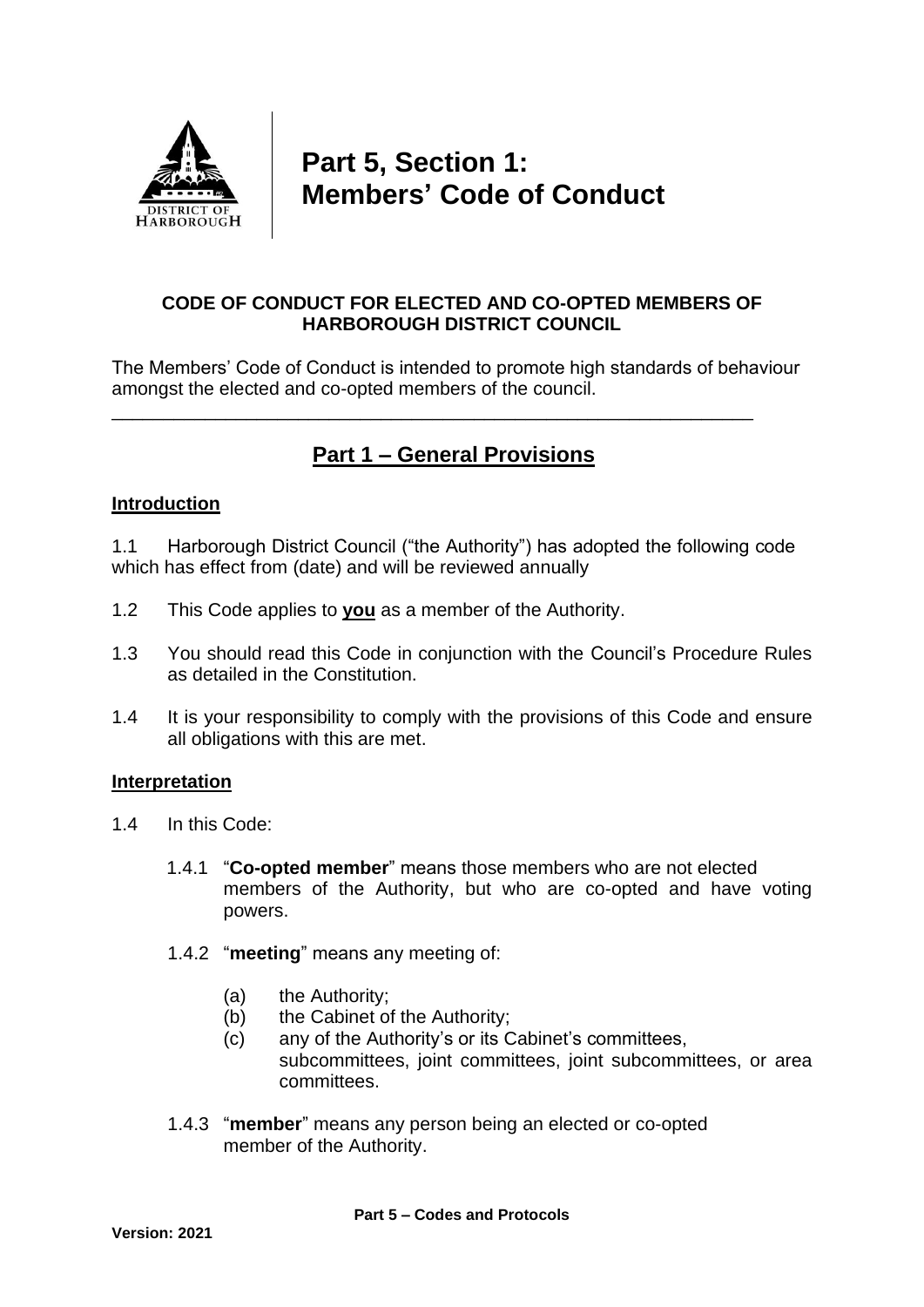# **Scope**

- 1.5 You must comply with this Code whenever you:
	- 1.5.1 act in your capacity as a member or co-opted member of the Authority;
	- 1.5.2 conduct the business of the Authority (which, in this Code, includes the business of the office to which you are elected or appointed).
- 1.6 Where you act as a representative of the Authority:
	- 1.6.1 on another relevant authority, you must, when acting for that other authority, comply with that other authority's code of conduct; or
	- 1.6.2 on any other body, you must, when acting for that other body, comply with this Code of Conduct, except and insofar as it conflicts with any other lawful obligations to which that other body may be subject.

# **Part 2 – The Principles**

2.1 In accordance with the requirements of the Localism Act 2011, you must have regard to the following principles and observe the following rules of behaviour:-

#### Principle 1 - Selflessness

Holders of public office should act solely in terms of the public interest.

### Principle 2 - Integrity

Holders of public office must avoid placing themselves under any obligation to people or organisations that might try inappropriately to influence them in their work. They should not act or take decisions in order to gain financial or other material benefits for themselves, their family, or their friends. They must declare and resolve any interests and relationships.

#### Principle 3 - Objectivity

Holders of public office must act and take decisions impartially, fairly and on merit, using the best evidence and without discrimination or bias.

#### Principle 4 - Accountability

Holders of public office are accountable to the public for their decisions and actions and must submit themselves to the scrutiny necessary to ensure this.

### Principle 5 - Openness

Holders of public office should act and take decisions in an open and transparent manner. Information should not be withheld from the public unless there are clear and lawful reasons for so doing.

Principle 6 - Honesty Holders of public officer should be truthful.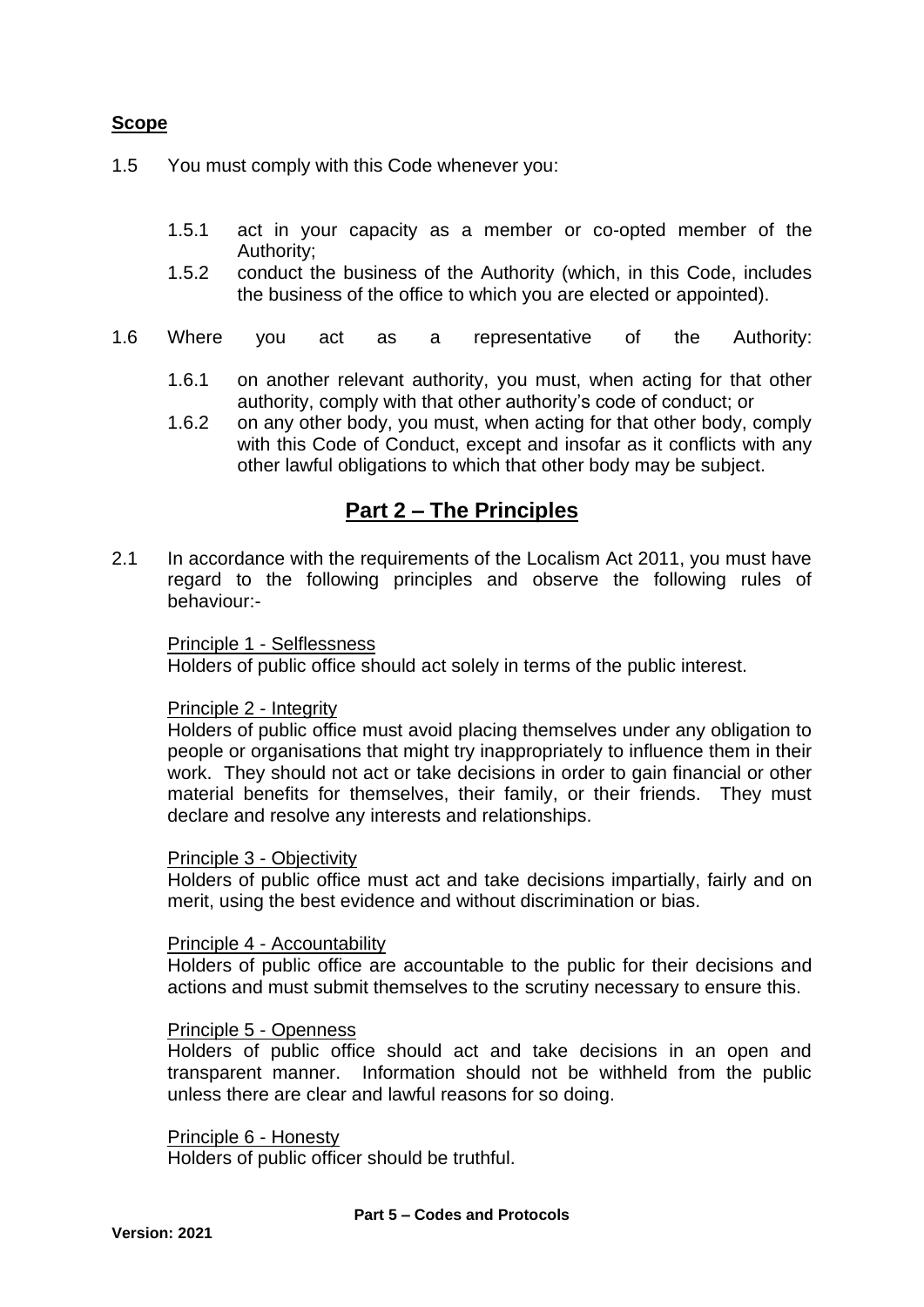Principle 7 - Leadership

Holders of public office should exhibit these principles in their own behaviour. They should actively promote and robustly support the principles and be willing to challenge poor behaviour wherever it occurs.

2.2. The above principles articulate the fundamental values of public service that underpin the conduct of members. The following provisions contained in this Code are derived from these principles and provide a set of enforceable minimum standards for the conduct that is expected of members and coopted members of the Authority when they are acting in that capacity.

# **Part 3 – General Obligations**

# **Respect**

- 3.1 You must treat others with respect.
- 3.2 You must not:
	- 3.2.1 do anything which may cause the Authority to breach any of the equality enactments;
	- 3.2.2 bully or harass any person ( including specifically any council employee) and you must not intimidate or improperly influence, or attempt to intimidate or improperly influence, any person who is involved in any complaint about any alleged breach of the Code of **Conduct**

in relation to an allegation that a member (including yourself) has failed to comply with his or her authority's code of conduct.

Bullying may be characterised as: offensive, intimidating, malicious or insulting behaviour, or an abuse or misuse of power in a way that intends to undermine, humiliate, criticise unfairly or injure someone.

Harassment may be characterised as unwanted conduct which has the purpose or effect of violating an individual's dignity or creating an intimidating, hostile, degrading, humiliating or offensive environment for an individual.

Bullying and/or harassment may take many forms, it could include but is not limited to age, disability, gender reassignment, race, religion, belief, sex and/or sexual orientation.;

- 3.2.3 do anything which compromises or is likely to compromise the impartiality of those who work for, or on behalf of, the Authority.
- 3.2.5 You are expected at all times to comply with requests made as part of Code of Conduct investigations and any arising outcomes. You must not submit malicious or trivial complaints.

# **Confidentiality**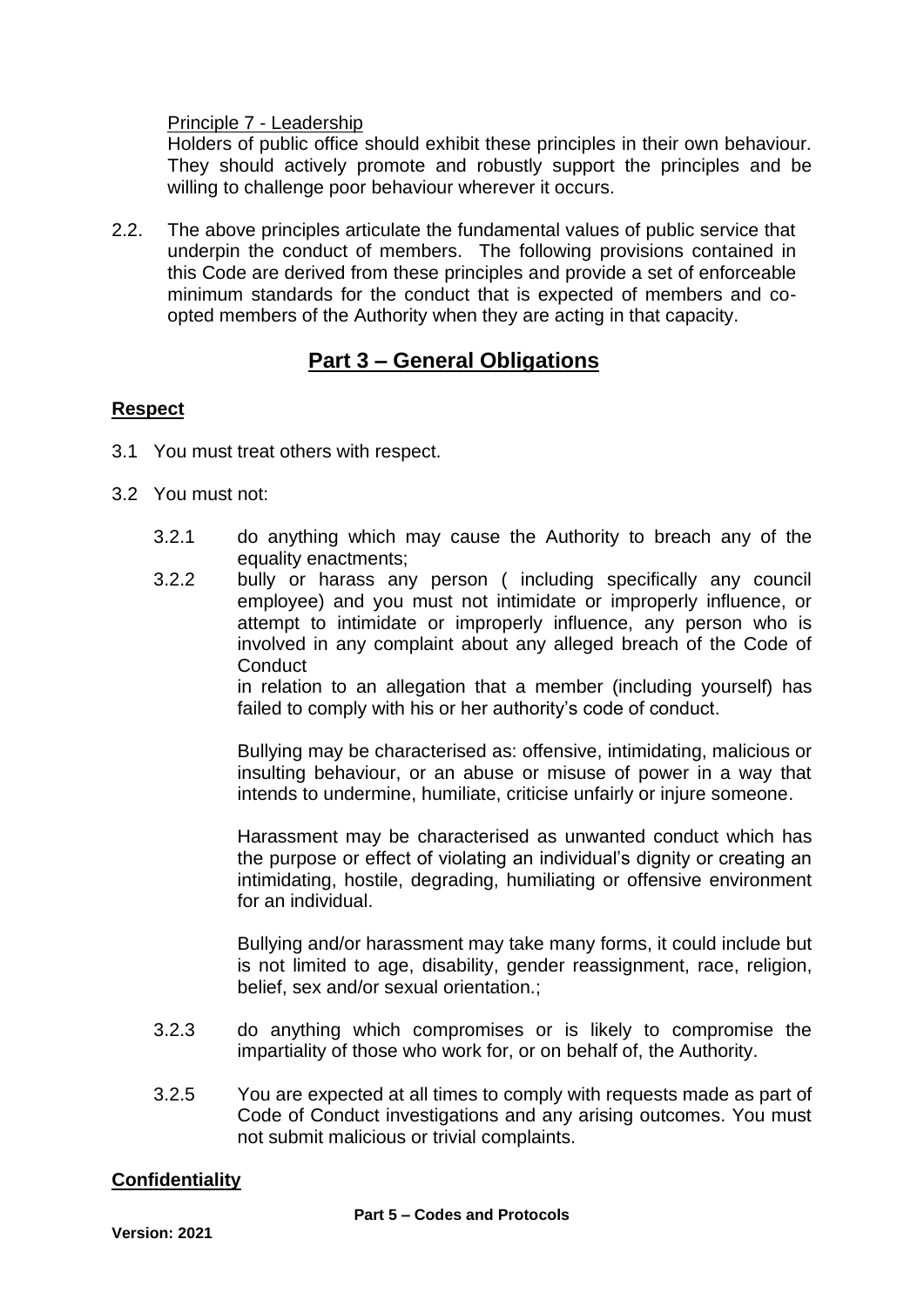- 3.3 You must not disclose information given to you in confidence by anyone, or information acquired by you which you believe, or ought reasonably to be aware, is of a confidential nature, except where:
	- 3.3.1 you have the consent of a person authorised to give it;
	- 3.3.2 you are required by law to do so;
	- 3.3.3 the disclosure is made to a third party for the purpose of obtaining professional advice provided that the third party agrees not to disclose the information to any other person; or
	- 3.3.4 the disclosure is:
		- (i) reasonable and in the public interest; and
		- (ii) made in good faith and in compliance with the reasonable requirements of the Authority.
- 3.4 You must not prevent another person from gaining access to information to which that person is entitled by law.

#### **Reputation of the Authority**

3.5 You must not conduct yourself in a manner which could reasonably be regarded as bringing your office or the Authority into disrepute.

#### **Use of your position and the Authority's resources**

- 3.6 You must not use or attempt to use your position as a member improperly to confer on or secure for yourself or any other person, an advantage or disadvantage.
- 3.7 You must, when using or authorising the use by others of the resources of the Authority:
	- 3.7.1 act in accordance with the Authority's reasonable requirements;
	- 3.7.2 ensure that such resources are not used improperly, (including use for political and party political purposes).

#### **Publicity**

3.8 You must have regard to any applicable Local Authority Code of Publicity made under the relevant legislation in existence at the time.

#### **Decision making**

3.9 When reaching decisions on any matter you must have regard to any relevant advice provided to you by officers of the Authority acting pursuant to their statutory responsibilities (including a proper officer designated by the Authority), or advisors to the Authority.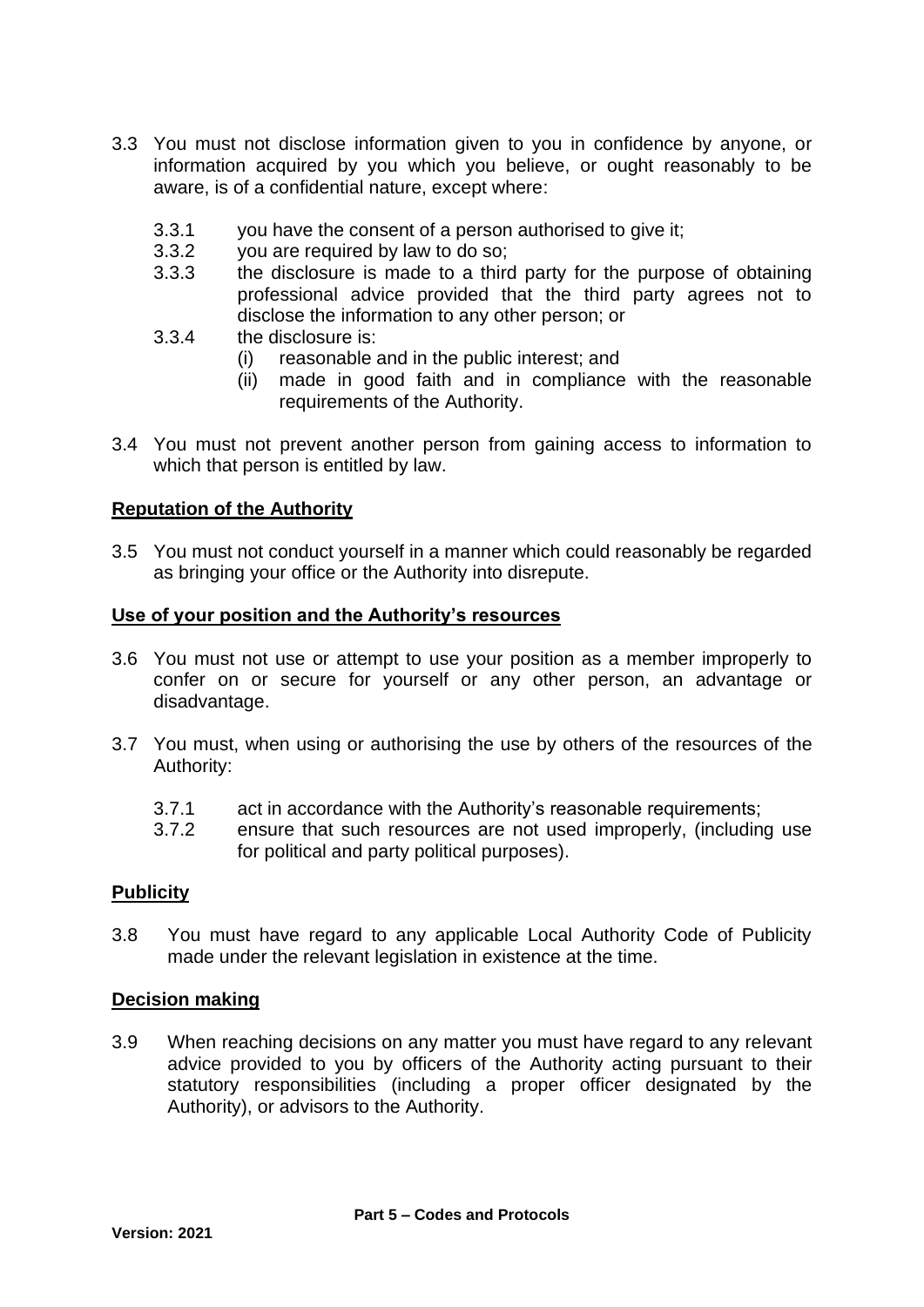- 3.10 You must give reasons for all decisions in accordance with any statutory requirements and any reasonable additional requirements imposed.
- 3.11 You must follow the adopted corporate operational policies of the Authority.

# **Part 4 – Interests**

### **A. Disclosable Pecuniary Interests**

#### **Definition**

- 4.1 You have a Disclosable Pecuniary Interest in any business of the Authority if it is of a description specified in regulations made by the Secretary of State and the interest is:
	- (a) yours;
	- (b) your spouse's or civil partner's;
	- (c) somebody with whom you are living as husband and wife or as if you are civil partners;

and you are aware, in the case of paragraphs (b) and (c) that that other person has the interest.

*[Note 2: the regulations currently in force are attached but do not form part of the Constitution determined by the Authority, as they may be amended by the Government at any time. These regulations are clearly defined in the Register of Interest Forms that every Member must sign]*

#### Declaring at and participation in meetings

- 4.2 If you are present at any meeting of the Authority, and you have a Disclosable Pecuniary Interest in any matter to be considered or being considered, and the interest is not a 'sensitive interest'( as defined in 4.18) at the meeting:
	- 4.2.1 you must disclose the interest to the meeting whether or not is has been registered;
	- 4.2.2 unless a dispensation has been given, you may not participate in any discussion of the matter at the meeting;
	- 4.2.3 unless a dispensation has been given, you may not participate in any vote taken on the matter at the meeting.
- 4.3 Where you have a Disclosable Pecuniary Interest in any business of your authority, you may attend a meeting but only for the purpose of making representations, answering questions or giving evidence relating to the business, provided that the public are also allowed to attend the meeting for the same purpose, whether under a statutory right or otherwise, and you leave the room where the meeting is held immediately after making representations, answering questions or giving evidence.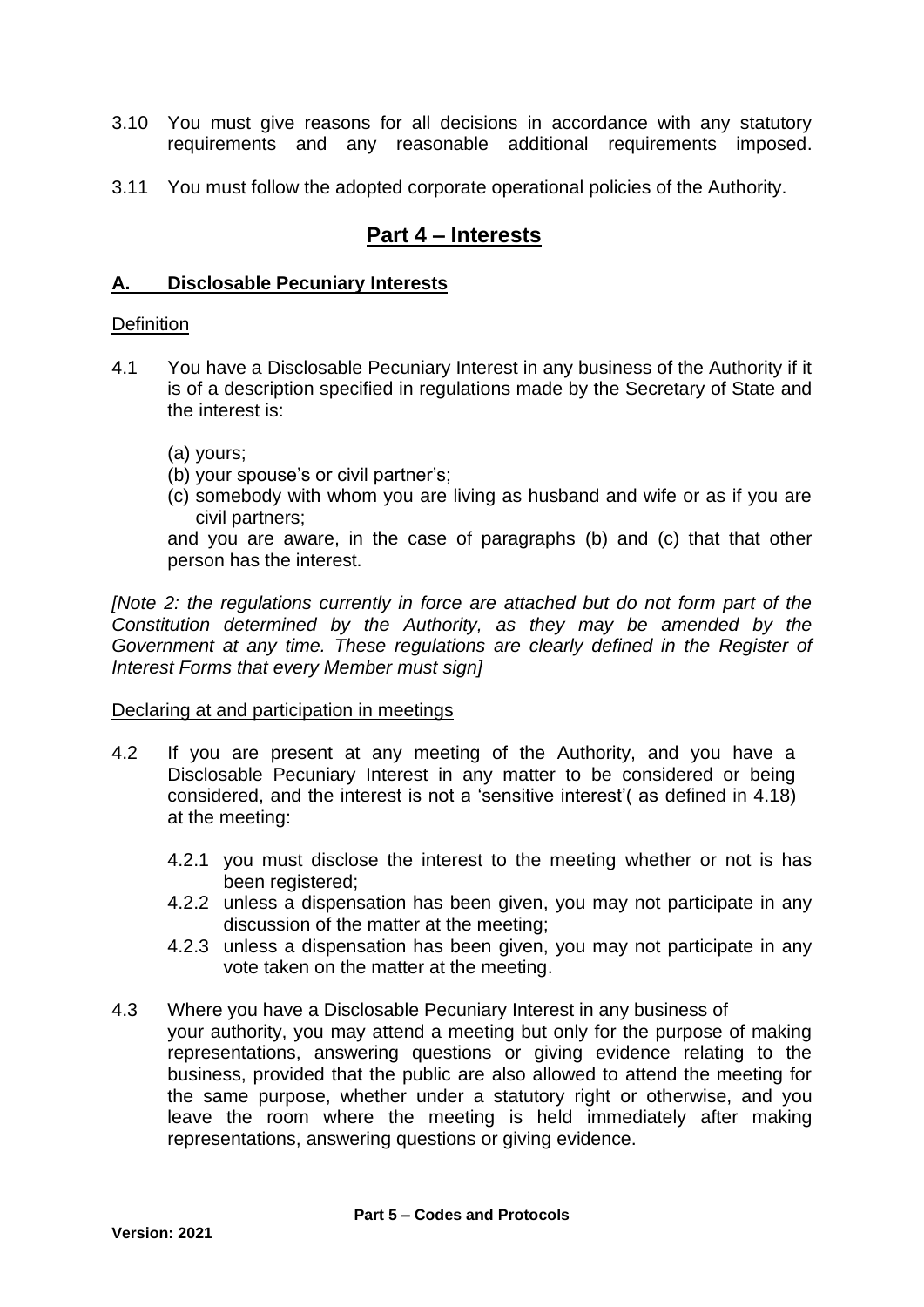4.4 Following any disclosure of a Disclosable Pecuniary Interest at a meeting which is not on the Authority's register or the subject of a pending notification, you must notify the Monitoring Officer in writing of the interest within 28 days beginning with the date of disclosure.

*[Note: In addition you are required to leave the room where the meeting is held while any discussion or voting takes place.]*

4.5 Where a Cabinet member may discharge functions alone and becomes aware of a Disclosable Pecuniary Interest in a matter being dealt with or to be dealt with by him/her, the Cabinet member must notify the Monitoring Officer of the interest and must not take any steps or further steps in the matter.

# **B. Personal Interests**

# **Definition**

- 4.6 You have a personal interest in any business of the Authority where either:
	- 4.6.1 it relates to or is likely to affect:
		- 4.6.1.1 any body of which you are a member or in a position of general control or management and to which you are appointed or nominated by the Authority;
		- 4.6.1.2 any body:
			- (i) exercising functions of a public
				- nature;
			- (ii) directed to charitable purposes; or
			- (iii) one of whose principal purposes includes the influence of public opinion or policy (including any political party or trade union);
			- of which you are a member or in a position of general control or management.
		- 4.6.1.3 the interests of any person from whom you have received a gift or hospitality with an estimated value of at least £50 within the last 12 months.
	- **or**
	- 4.6.2 a decision in relation to that business might reasonably be regarded as affecting your wellbeing or financial position or the wellbeing or financial position of a relevant person to a greater extent than the majority of other council tax payers, ratepayers, or inhabitants of the electoral division or ward, as the case may be, affected by the decision.
- 4.7 For the purposes of paragraph 4.6, a 'relevant person' is:
	- 1.1 4.7.1 a member of your family (parents, children, siblings, aunts, uncles, grandparents) or any person with whom you have a close association; or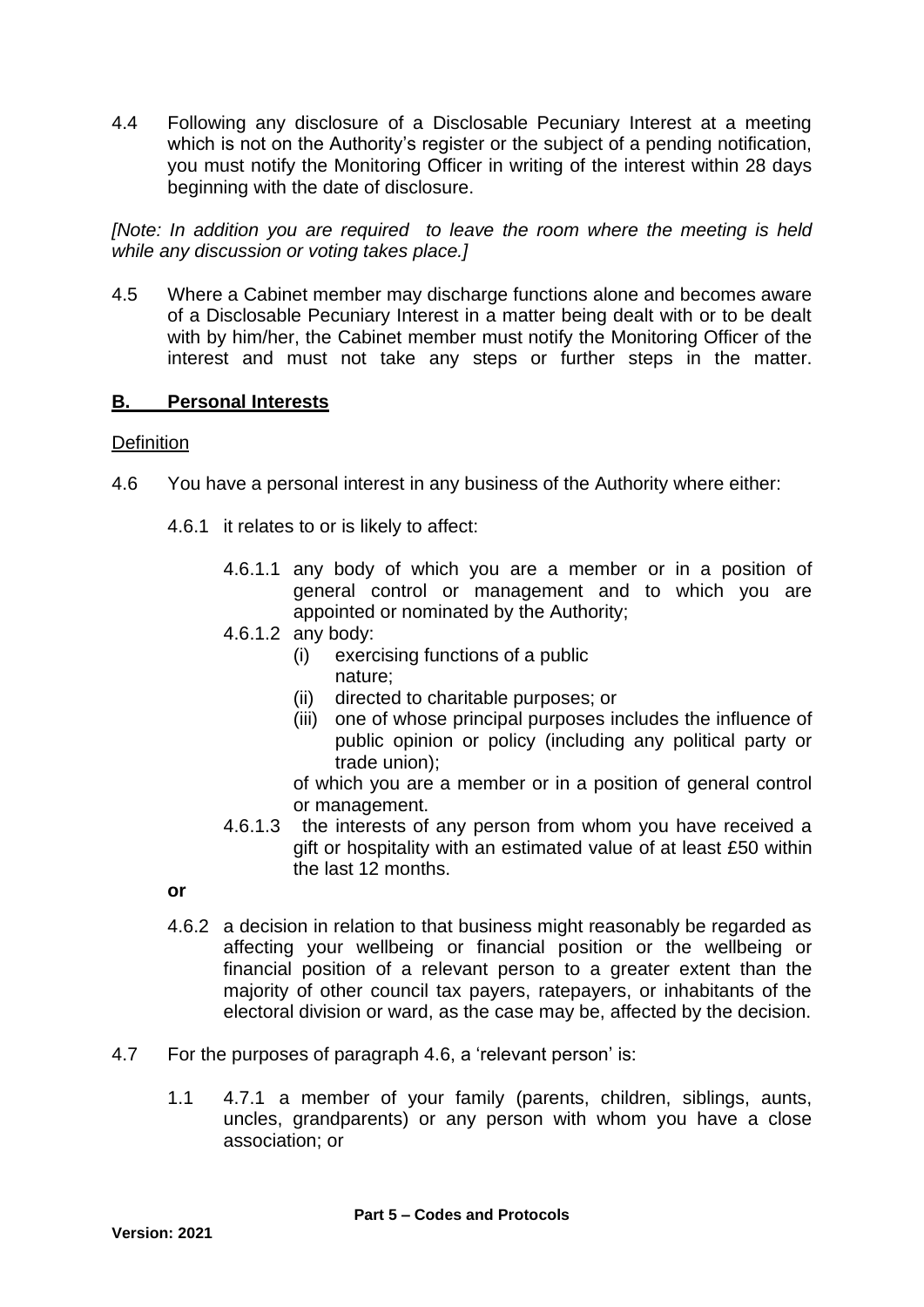- 4.7.2 any person or body who employs or has appointed such persons, any firm in which they are a partner, or any company of which they are directors; or
- 4.7.3 any person or body in whom such persons have a beneficial interest and a class of securities exceeding the nominal value of £25,000 or one hundredth of the total issued share capital of that body; or
- 4.7.4 any body of a type described in sub-paragraph 4.6.1.1 or 4.6.1.2.

#### Declaring at and participation in meetings

- 4.8 Subject to paragraph 4.10 below, where you have a Personal Interest in any business of the Authority and where you are aware or ought reasonably to be aware of the existence of the Personal Interest and you attend a meeting of the Authority where such business is considered, you must disclose to that meeting the existence and nature of that interest at the commencement of the meeting and prior to any discussion of the relevant item, or as soon as the interest becomes apparent to you.
- 4.9 Where you have a Personal Interest you may remain in the meeting, speak and vote on the matter unless to do so would compromise your impartiality obligations or any other obligations set out in this Code.
- 4.10 Where you have a Personal Interest, but, by virtue of paragraph 4.17, sensitive information relating to it is not registered in the Authority's Register of Members Interests, you must indicate to the meeting that you have a Personal Interest, but need not disclose the sensitive information to the meeting.

# **C. Personal Interests which might lead to bias**

#### **Definition**

- 4.11 In addition to the requirements in relation to Disclosable Pecuniary Interests referred to in Section A of Part 4 of this Code, you have a Personal Interest which might lead to bias in any business of the Authority where:
	- 4.11.1 you have a 'Personal Interest' as defined in paragraph 4.6 and 4.7 above; **and**
	- 4.11.2 that 'Personal Interest' is one which a member of the public with knowledge of the relevant facts, would reasonably regard as so significant that it is likely to prejudice your judgement of the public interest.
- 4.12 The provisions of paragraph 4.11 shall be applied in such a manner as to recognise that this Code should not obstruct a members' service on more than one local authority. For the avoidance of doubt, participation in discussion and decision making at one local authority will not by itself normally prevent you from taking part in discussion and decision making on the same matter at another local authority. This is on the basis that a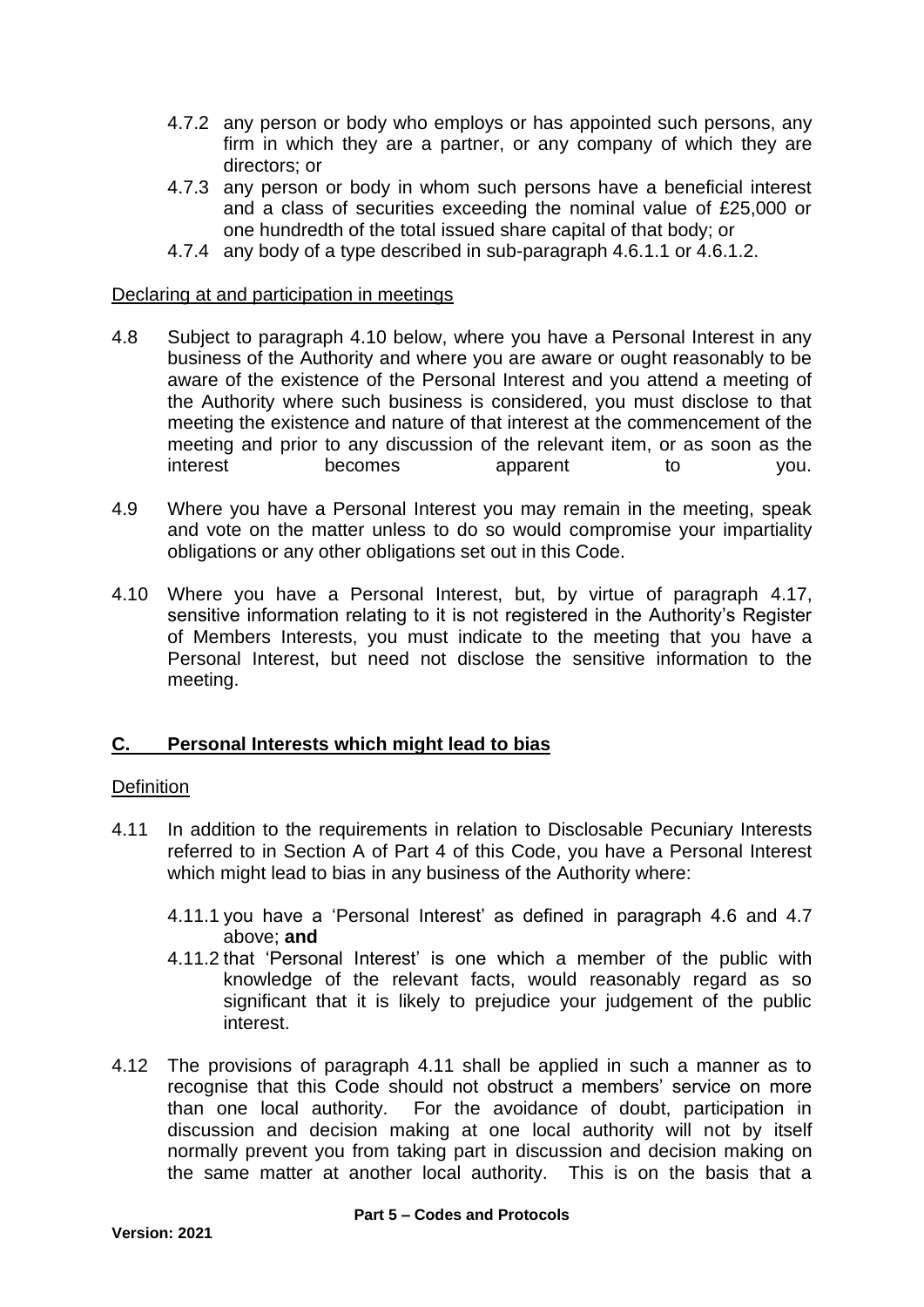reasonable member of the public will see no objection in principle to such service or regard it as prejudicing a member's judgement of the public interest and will only regard a matter as giving rise to a Personal Interest which might lead to bias in exceptional circumstances.

### Declaring at and participation in meetings

- 4.13 If you are present at any meeting of the Authority, and you have a Personal Interest which might lead to bias in any matter to be considered or being considered, and the interest is not a 'sensitive interest', subject to paragraphs 4.14 and 4.15 below, at the meeting:
	- 4.13.1 you must disclose the interest to the meeting (whether or not it is registered);
	- 4.13.2 unless a dispensation has been given, you may not participate in any discussion of the matter at the meeting;
	- 4.13.3 unless a dispensation has been given, you may not participate in any vote taken on the matter at the meeting.
- 4.14 Where you have a Personal Interest which might lead to bias in any business of your authority, you may attend a meeting but only for the purpose of making representations, answering questions or giving evidence relating to the business, provided that the public are also allowed to attend the meeting for the same purpose, whether under a statutory right or otherwise, and you must leave the room where the meeting is held immediately after making representations, answering questions or giving evidence.
- 4.15 Subject to you disclosing the interest at the meeting, you may attend a meeting and vote on a matter where you have a Personal Interest which might lead to bias, if the matter relates to:
	- 4.15.1 housing, where you are a tenant of the Authority provided that those functions do not relate particularly to your tenancy or lease;
	- 4.15.2 school meals or school transport and travelling expenses, where you are a parent or guardian of a child in full time education, or are a parent governor of a school, unless it relates particularly to the school which the child attends;
	- 4.15.3 an allowance, payment or indemnity given to members;
	- 4.15.4 any ceremonial honour given to members; or
	- 4.15.5 setting council tax or precept under the Local Government Finance Act 1992.

# **D. Registration of interests**

- 4.16 Subject to paragraph 4.18 (Sensitive Interests), you must within 28 days of:
	- (a) the adoption of this Code; or
	- (b) your election or appointment to office as a member (where that is later);

notify the Monitoring Officer in writing of :